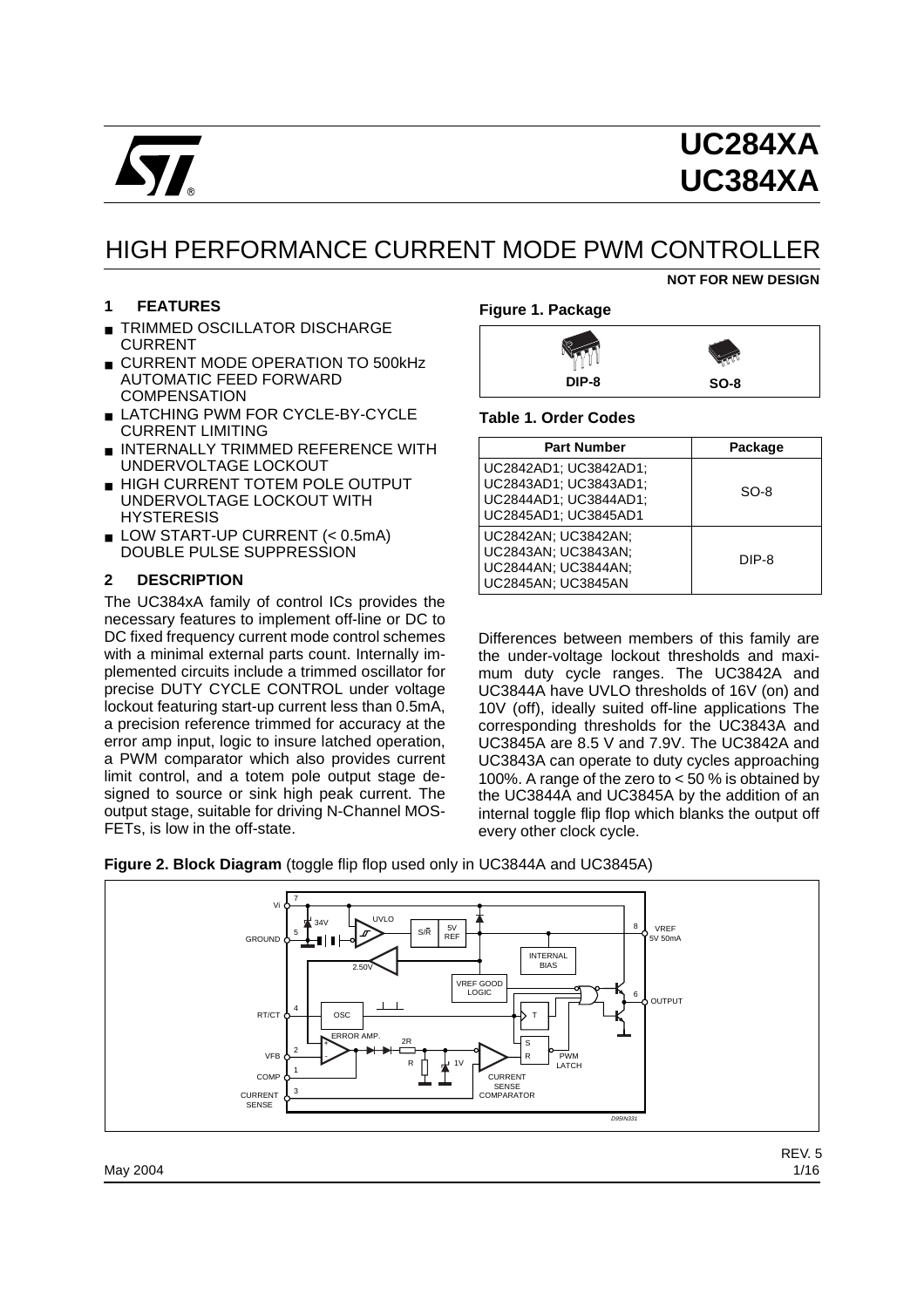| Symbol           | <b>Parameter</b>                                  | Value                | Unit        |
|------------------|---------------------------------------------------|----------------------|-------------|
| $V_i$            | Supply Voltage (low impedance source)             | 30                   | V           |
| $V_i$            | Supply Voltage (Ii < 30mA)                        | <b>Self Limiting</b> |             |
| l <sub>O</sub>   | <b>Output Current</b>                             | ±1                   | A           |
| Eo               | Output Energy (capacitive load)                   | 5                    | μJ          |
|                  | Analog Inputs (pins 2, 3)                         | $-0.3$ to 5.5        | V           |
|                  | Error Amplifier Output Sink Current               | 10                   | mA          |
| $P_{\text{tot}}$ | Power Dissipation at $T_{amb} \leq 25$ °C (DIP-8) | 1.25                 | W           |
| $P_{\text{tot}}$ | Power Dissipation at $T_{amb} \leq 25$ °C (SO-8)  | 800                  | mW          |
| $T_{\text{stg}}$ | Storage Temperature Range                         | $-65$ to 150         | $^{\circ}C$ |
| $T_{\rm J}$      | Junction Operating Temperature                    | $-40$ to 150         | °C          |
| ΤL               | Lead Temperature (soldering 10s)                  | 300                  | $^{\circ}C$ |

### **Table 2. Absolute Maximum Ratings**

\* All voltages are with respect to pin 5, all currents are positive into the specified terminal.

### **Figure 3. DIP-8/SO-8 Pin Connection** (Top view)



### **Table 3. Pin Description**

| Ν°            | <b>Pin</b>     | <b>Function</b>                                                                                                                                                                   |
|---------------|----------------|-----------------------------------------------------------------------------------------------------------------------------------------------------------------------------------|
|               | <b>COMP</b>    | This pin is the Error Amplifier output and is made available for loop compensation.                                                                                               |
| $\mathcal{P}$ | $V_{FB}$       | This is the inverting input of the Error Amplifier. It is normally connected to the switching power<br>supply output through a resistor divider.                                  |
| 3             | <b>I</b> SENSE | A voltage proportional to inductor current is connected to this input. The PWM uses this<br>information to terminate the output switch conduction.                                |
| 4             | $R_T/C_T$      | The oscillator frequency and maximum Output duty cycle are programmed by connecting<br>resistor $R_T$ to $V_{ref}$ and cpacitor $C_T$ to ground. Operation to 500kHz is possible. |
| 5             | <b>GROUND</b>  | This pin is the combined control circuitry and power ground.                                                                                                                      |
| 6             | <b>OUTPUT</b>  | This output directly drives the gate of a power MOSFET. Peak currents up to 1A are sourced<br>and sunk by this pin.                                                               |
| 7             | $V_{\rm CC}$   | This pin is the positive supply of the control IC.                                                                                                                                |
| 8             | $V_{ref}$      | This is the reference output. It provides charging current for capacitor $C_T$ through resistor $R_T$ .                                                                           |

**Ayy**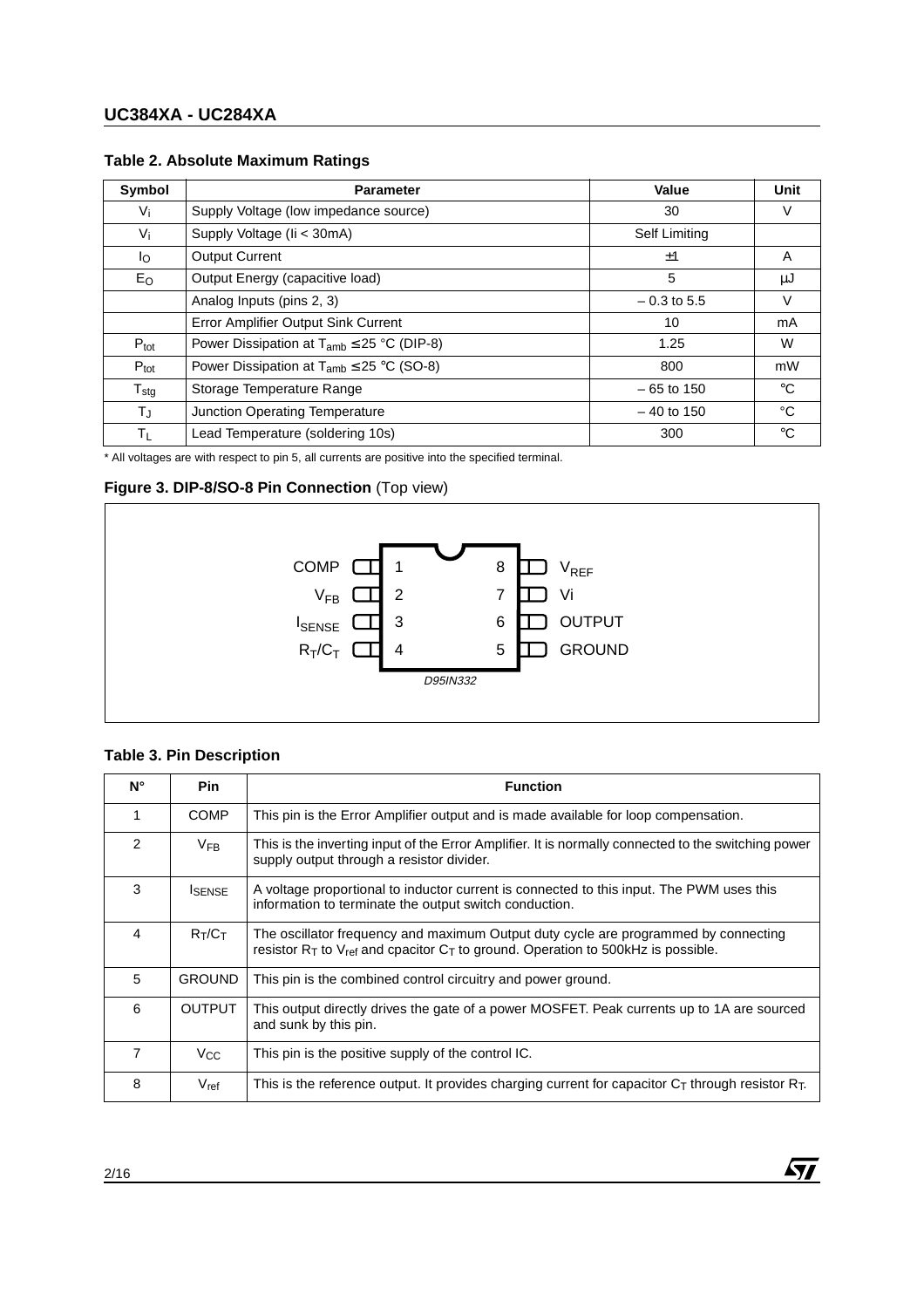#### **Table 4. Thermal Data**

| Symbol      | <b>Parameter</b>                                           | DIP-8 | $SO-8$ | Unit |
|-------------|------------------------------------------------------------|-------|--------|------|
| $Rth$ j-amb | Max.<br>Resistance Junction-ambient<br><sup>-</sup> hermal | 100   | 150    | °C/W |

#### **Table 5. Electrical Characteristcs**

( [note 1] Unless otherwise stated, these specifications apply for -25 < Tamb < 85°C for UC284XA;  $0 < T_{amb} < 70^{\circ}$ C for UC384XA; V<sub>i</sub> = 15V (note 5); R<sub>T</sub> = 10K; C<sub>T</sub> = 3.3nF)

|                            |                                                                                   |                                                                 | <b>UC284XA</b>           |        |                          | <b>UC384XA</b>           |                |              | <b>Unit</b> |
|----------------------------|-----------------------------------------------------------------------------------|-----------------------------------------------------------------|--------------------------|--------|--------------------------|--------------------------|----------------|--------------|-------------|
| Symbol                     | <b>Parameter</b>                                                                  | <b>Test Condition</b>                                           | Min.                     | Typ.   | Max.                     | Min.                     | Typ.           | Max.         |             |
|                            | <b>REFERENCE SECTION</b>                                                          |                                                                 |                          |        |                          |                          |                |              |             |
| <b>VREF</b>                | Output Voltage                                                                    | $T_i = 25^{\circ}C I_0 = 1 mA$                                  | 4.95                     | 5.00   | 5.05                     | 4.90                     | 5.00           | 5.10         | $\vee$      |
| $\Delta V_{REF}$           | Line Regulation                                                                   | $12V \leq V_i \leq 25V$                                         |                          | 2      | 20                       |                          | $\overline{2}$ | 20           | mV          |
| $\Delta V$ REF             | Load Regulation                                                                   | $1 \leq I_0 \leq 20 \text{mA}$                                  |                          | 3      | 25                       |                          | 3              | 25           | mV          |
| $\Delta V_{REF}/\Delta T$  | <b>Temperature Stability</b>                                                      | (Note 2)                                                        |                          | 0.2    |                          |                          | 0.2            |              | mV/°C       |
|                            | <b>Total Output Variation</b>                                                     | Line, Load, Temperature                                         | 4.9                      |        | 5.1                      | 4.82                     |                | 5.18         | $\vee$      |
| e <sub>N</sub>             | <b>Output Noise Voltage</b>                                                       | $10Hz \le f \le 10KHz$<br>$T_i = 25^{\circ}C$ (note 2)          |                          | 50     |                          |                          | 50             |              | μV          |
|                            | Long Term Stability                                                               | $T_{amb} = 125$ °C, 1000Hrs<br>(note 2)                         |                          | 5      | 25                       |                          | 5              | 25           | mV          |
| <b>I</b> sc                | Output Short Circuit                                                              |                                                                 | $-30$                    | $-100$ | $-180$                   | $-30$                    | $-100$         | $-180$       | mA          |
|                            | <b>OSCILLATOR SECTION</b>                                                         |                                                                 |                          |        |                          |                          |                |              |             |
| fosc                       | Frequency                                                                         | $T_i = 25^{\circ}C$                                             | 47                       | 52     | 57                       | 47                       | 52             | 57           | <b>KHz</b>  |
| $\Delta f$ osc/ $\Delta V$ | Frequency Change with Volt.                                                       | $V_{CC}$ = 12V to 25V                                           | $\overline{\phantom{0}}$ | 0.2    | $\mathbf{1}$             | $\overline{\phantom{0}}$ | 0.2            | $\mathbf{1}$ | $\%$        |
| $\Delta V_{REF}/\Delta T$  | Frequency Change with Temp.                                                       | $T_A = T_{low}$ to $T_{high}$                                   | —                        | 5      | $\overline{\phantom{0}}$ |                          | 5              |              | $\%$        |
| Vosc                       | <b>Oscillator Voltage Swing</b>                                                   | (peak to peak)                                                  | $\qquad \qquad -$        | 1.6    | $\overline{\phantom{0}}$ |                          | 1.6            |              | V           |
| ldischg                    | Discharge Current (V <sub>OSC</sub> = 2V)                                         | $T_J = 25^{\circ}C$                                             | 7.8                      | 8.3    | 8.8                      | 7.8                      | 8.3            | 8.8          | mA          |
|                            | <b>ERROR AMP SECTION</b>                                                          |                                                                 |                          |        |                          |                          |                |              |             |
| V <sub>2</sub>             | Input Voltage                                                                     | $VPIN1 = 2.5V$                                                  | 2.45                     | 2.50   | 2.55                     | 2.42                     | 2.50           | 2.58         | V           |
| $I_{b}$                    | Input Bias Current                                                                | $V_{FB} = 5V$                                                   |                          | $-0.1$ | -1                       |                          | $-0.1$         | $-2$         | μA          |
|                            | Avol                                                                              | $2V \leq V_0 \leq 4V$                                           | 65                       | 90     |                          | 65                       | 90             |              | dB          |
| <b>BW</b>                  | Unity Gain Bandwidth                                                              | $T_J = 25^{\circ}C$                                             | 0.7                      | 1      |                          | 0.7                      | $\mathbf{1}$   |              | <b>MHz</b>  |
| <b>PSRR</b>                | Power Supply Rejec. Ratio                                                         | $12V \le V_i \le 25V$                                           | 60                       | 70     |                          | 60                       | 70             |              | dB          |
| $I_{\rm o}$                | <b>Output Sink Current</b>                                                        | $VPIN2 = 2.7V$<br>$V_{PIN1} = 1.1V$                             | $\overline{2}$           | 12     |                          | $\overline{2}$           | 12             |              | mA          |
| $I_{\rm o}$                | <b>Output Source Current</b>                                                      | $V_{PIN2} = 2.3V V_{PIN1} = 5V$                                 | $-0.5$                   | -1     |                          | $-0.5$                   | $-1$           |              | mA          |
|                            | VOUT High                                                                         | $V_{\text{PIN2}} = 2.3V; R_{\text{L}} = 15K\Omega$ to<br>Ground | 5                        | 6.2    |                          | 5                        | 6.2            |              | V           |
|                            | $V_{\text{PIN2}} = 2.7V; R_{\text{L}} = 15K\Omega$ to<br><b>VOUT LOW</b><br>Pin 8 |                                                                 |                          | 0.8    | 1.1                      |                          | 0.8            | 1.1          | V           |
|                            | <b>CURRENT SENSE SECTION</b>                                                      |                                                                 |                          |        |                          |                          |                |              |             |
| $G_V$                      | Gain                                                                              | (note 3 & 4)                                                    | 2.85                     | 3      | 3.15                     | 2.85                     | 3              | 3.15         | V/V         |
| $V_3$                      | Maximum Input Signal                                                              | $V_{PIN1} = 5V$ (note 3)                                        | 0.9                      | 1      | 1.1                      | 0.9                      | $\mathbf{1}$   | 1.1          | V           |
| <b>SVR</b>                 | Supply Voltage Rejection                                                          | $12 \le V_i \le 25V$ (note 3)                                   |                          | 70     |                          |                          | 70             |              | dB          |
| I <sub>b</sub>             | Input Bias Current                                                                |                                                                 |                          | $-2$   | $-10$                    |                          | $-2$           | $-10$        | μA          |
|                            | Delay to Output                                                                   |                                                                 |                          | 150    | 300                      |                          | 150            | 300          | ns          |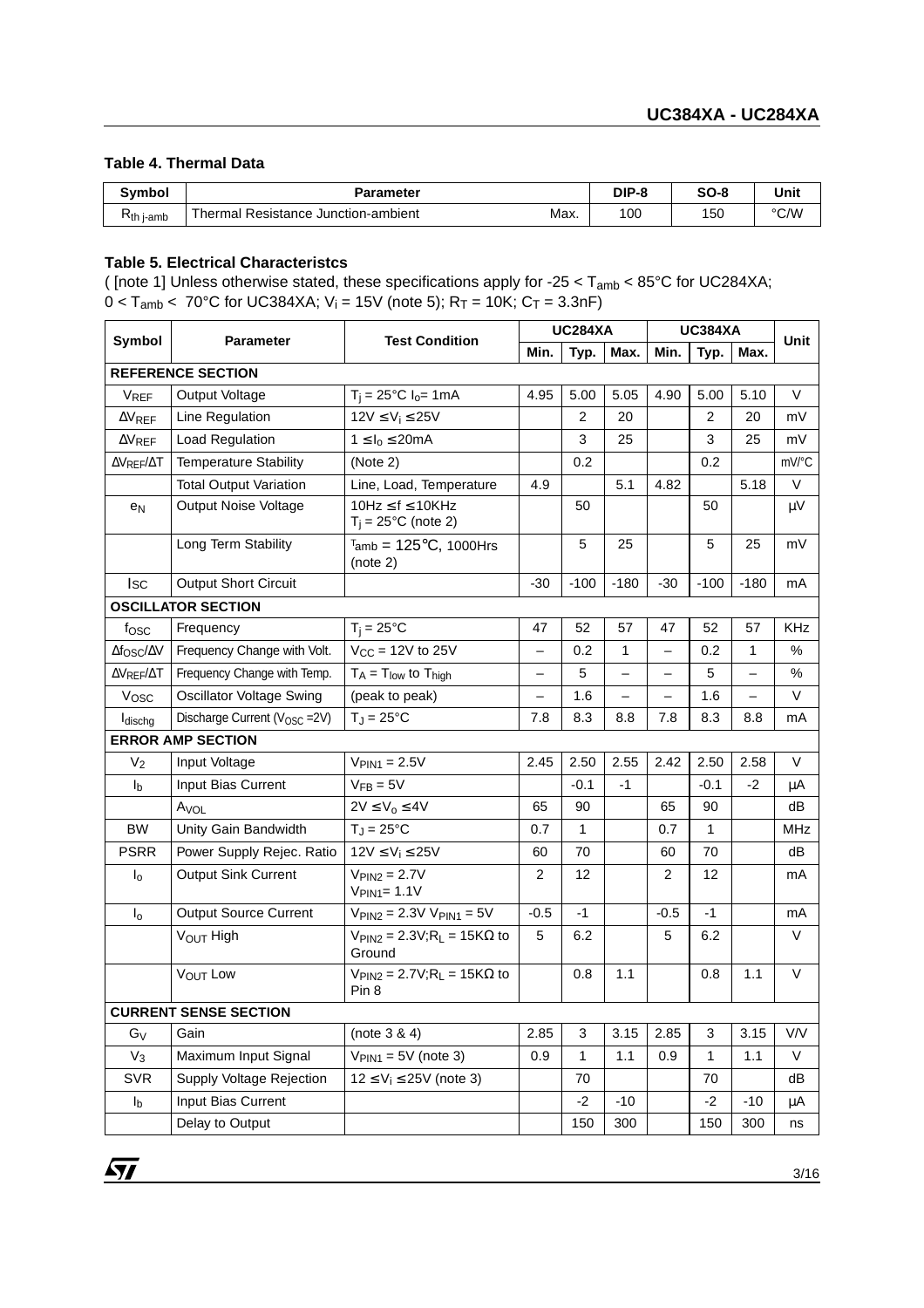#### **Table 5. Electrical Characteristcs** (continued)

( [note 1] Unless otherwise stated, these specifications apply for -25  $<$  T<sub>amb</sub>  $<$  85°C for UC284XA;  $0 < T_{amb} < 70^{\circ}$ C for UC384XA; V<sub>i</sub> = 15V (note 5); R<sub>T</sub> = 10K; C<sub>T</sub> = 3.3nF)

|                    |                                        |                                          | <b>UC284XA</b> |      |             | <b>UC384XA</b> |      |          |               |
|--------------------|----------------------------------------|------------------------------------------|----------------|------|-------------|----------------|------|----------|---------------|
| Symbol             | <b>Parameter</b>                       | <b>Test Condition</b>                    | Min.           | Typ. | Max.        | Min.           | Typ. | Max.     | Unit          |
|                    | <b>OUTPUT SECTION</b>                  |                                          |                |      |             |                |      |          |               |
| VOL                | Output Low Level                       | $I_{SINK} = 20mA$                        |                | 0.1  | 0.4         |                | 0.1  | 0.4      | $\vee$        |
|                    |                                        | $I_{SINK} = 200mA$                       |                | 1.6  | 2.2         |                | 1.6  | 2.2      | $\vee$        |
| VOH                | Output High Level                      | $I_{\text{SOURCE}} = 20 \text{mA}$       | 13             | 13.5 |             | 13             | 13.5 |          | $\vee$        |
|                    |                                        | $I_{\text{SOURCE}} = 200 \text{mA}$      | 12             | 13.5 |             | 12             | 13.5 |          | $\vee$        |
| VOLS               | <b>UVLO Saturation</b>                 | $V_{CC} = 6V; 1$<br>$SINK = 1mA$         |                | 0.7  | 1.2         |                | 0.7  | 1.2      | $\vee$        |
| $t_{r}$            | <b>Rise Time</b>                       | $T_i = 25^{\circ}C$<br>$C_L = 1nF^{(2)}$ |                | 50   | 150         |                | 50   | 150      | ns            |
| tf                 | <b>Fall Time</b>                       | $T_i = 25^{\circ}C$<br>$C_L = 1nF^{(2)}$ |                | 50   | 150         |                | 50   | 150      | ns            |
|                    | <b>UNDER-VOLTAGE LOCKOUT SECTION</b>   |                                          |                |      |             |                |      |          |               |
|                    | <b>Start Threshold</b>                 | X842A/4A                                 | 15             | 16   | 17          | 14.5           | 16   | 17.5     | $\vee$        |
|                    |                                        | X843A/5A                                 | 7.8            | 8.4  | 9.0         | 7.8            | 8.4  | 9.0      | $\vee$        |
|                    | Min Operating Voltage<br>After Turn-on | X842A/4A                                 | 9              | 10   | 11          | 8.5            | 10   | 11.5     | $\vee$        |
| <b>PWM SECTION</b> |                                        |                                          |                |      |             |                |      |          |               |
|                    | Maximum Duty Cycle                     | X842A/3A                                 | 94             | 96   | 100         | 94             | 96   | 100      | $\frac{0}{0}$ |
|                    |                                        | X844A/5A                                 | 47             | 48   | 50          | 47             | 48   | 50       | $\frac{0}{0}$ |
|                    | Minimum Duty Cycle                     |                                          |                |      | $\mathbf 0$ |                |      | $\Omega$ | %             |
|                    | <b>TOTAL STANDBY CURRENT</b>           |                                          |                |      |             |                |      |          |               |
| $I_{st}$           | Start-up Current                       | $V_i = 6.5V$ for UCX843A/<br>45A         |                | 0.3  | 0.5         |                | 0.3  | 0.5      | mA            |
|                    |                                        | $V_i = 14V$ for UCX842A/44A              |                | 0.3  | 0.5         |                | 0.3  | 0.5      | mA            |
| $\mathbf{l}_i$     | <b>Operating Supply Current</b>        | $VPIN2 = VPIN3 = 0V$                     |                | 12   | 17          |                | 12   | 17       | mA            |
| $V_{iz}$           | Zener Voltage                          | $I_i = 25mA$                             | 30             | 36   |             | 30             | 36   |          | V             |

Notes: 1. Max package power dissipation limits must be respected; low duty cycle pulse techniques are used during test maintain T<sub>i</sub> as close to T<sub>amb</sub> as possible.

ÁY/

2. These parameters, although guaranteed, are not 100% tested in production.

3. Parameter measured at trip point of latch with  $V_{PIN2} = 0$ .

4. Gain defined as : A =  $\Delta V$ PIN1/ $\Delta V$ PIN3; 0 ≤ VPIN3 ≤ 0.8V

5. Adjust  $V_i$  above the start threshold before setting at 15 V.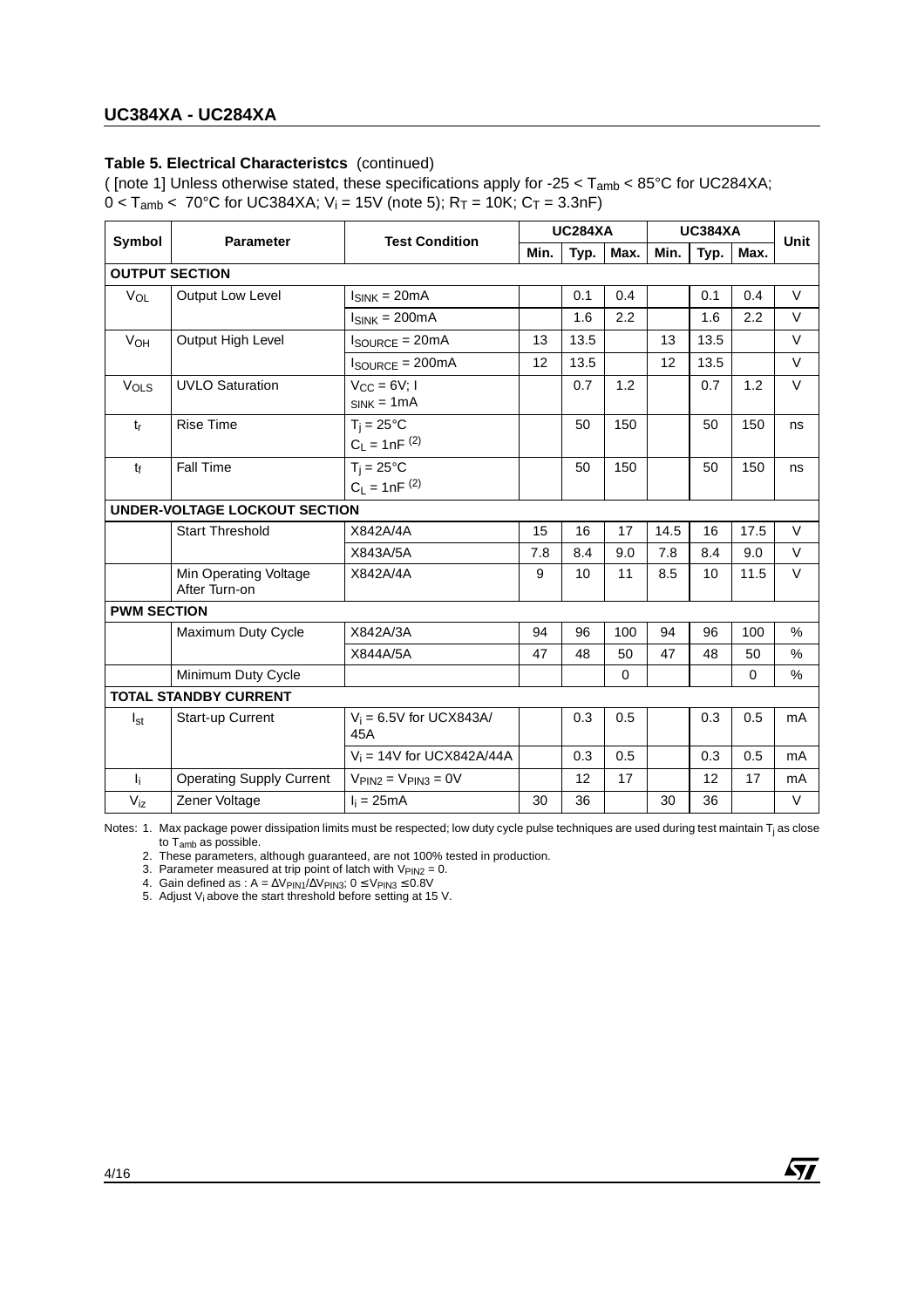### **Figure 4. Open Loop Test Circuit.**



High peak currents associated with capacitive loads necessitate careful grounding techniques. Timing and bypass capacitors should be connected close to pin 5 in a single point ground. The transistor and 5 K $\Omega$ potentiometer are used to sample the oscillator waveform and apply an adjustable ramp to pin 3.









**Figure 7. Oscillator Discharge Current vs. Temperature.**





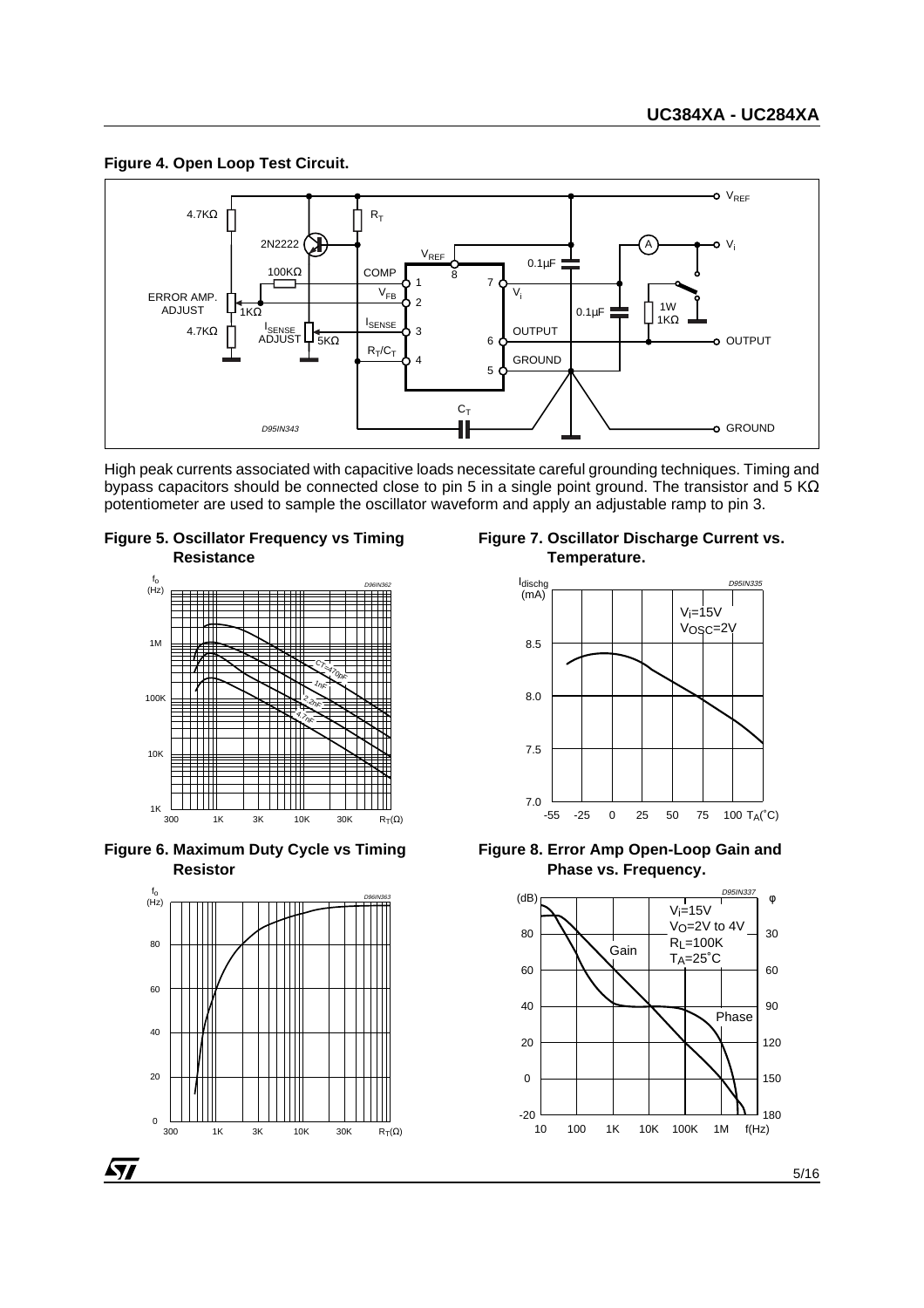**Figure 9. Current Sense Input Threshold vs. Error Amp Output Voltage.**



**Figure 10. Reference Voltage Change vs. Source Current..**



**Figure 11. Reference Short Circuit Current vs. Temperature..**



**Figure 12. Output Saturation Voltage vs. Load Current.**



**Figure 13. Supply Current vs. Supply Voltage.**



47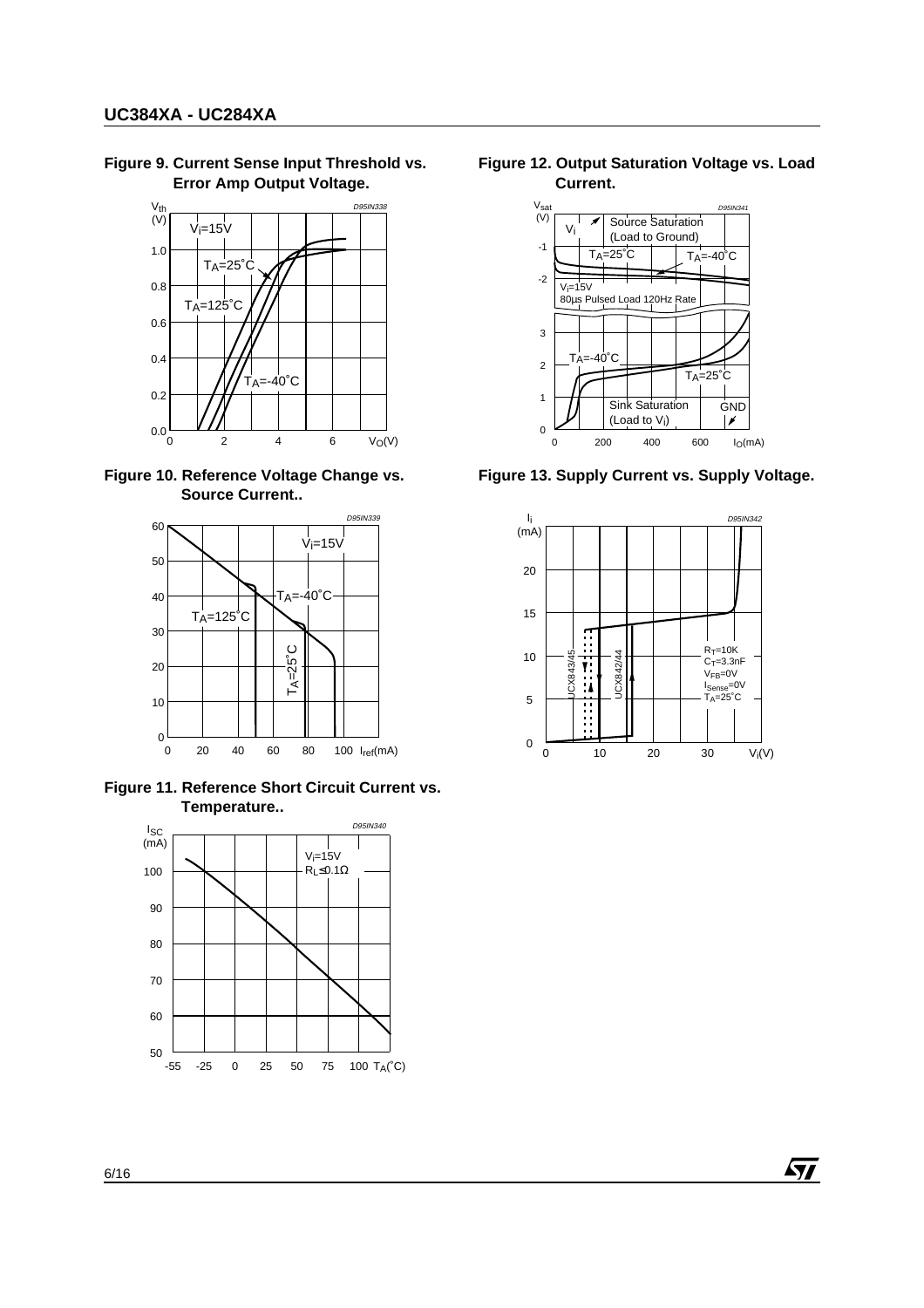



**Figure 14. Output Waveform. Figure 15. Output Cross Conduction**



100ns/DIV



**Figure 17. Error Amp Configuration.**

 $\sqrt{2}$ 

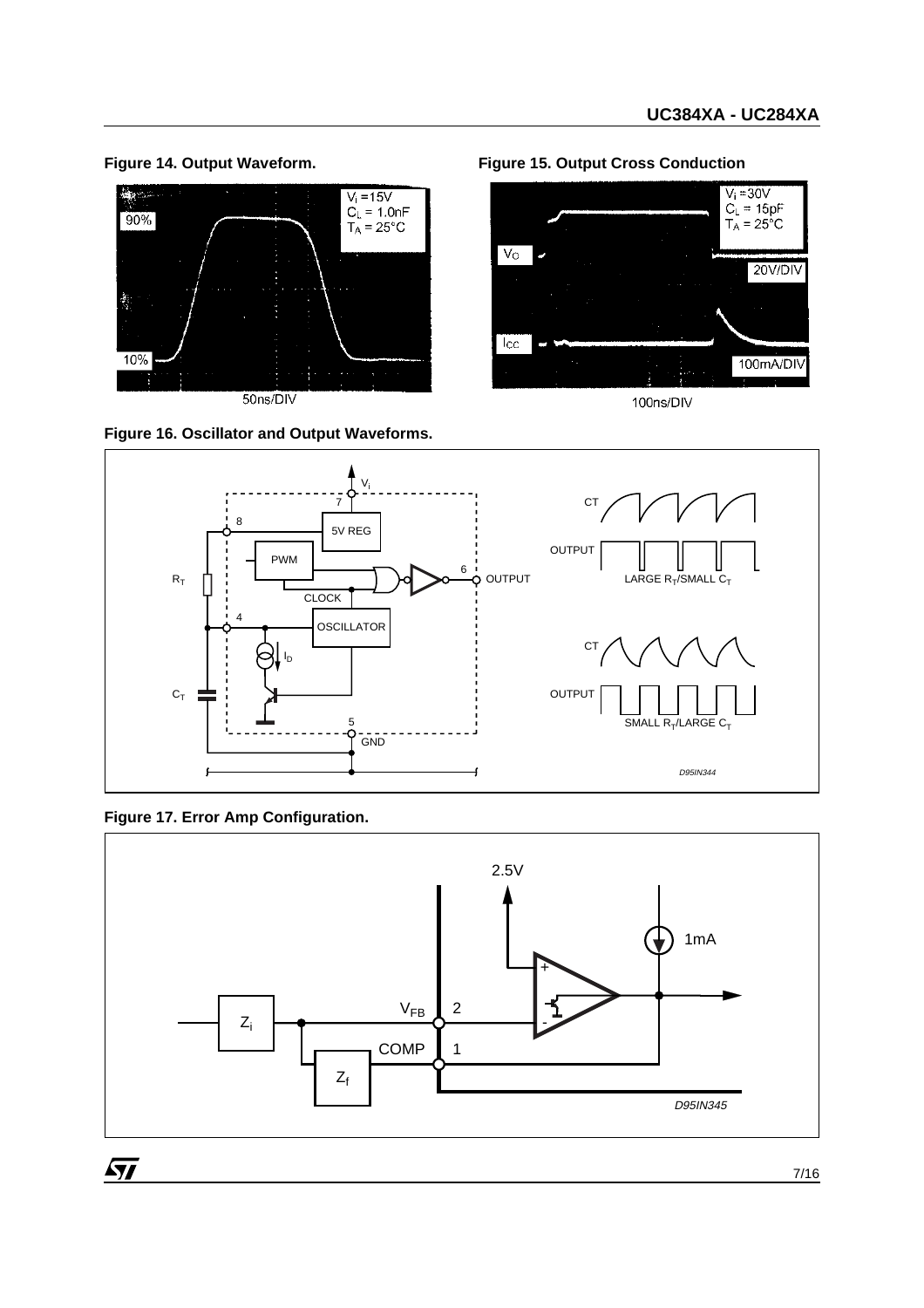### **Figure 18. Under Voltage Lockout.**



**Figure 19. Current Sense Circuit.**



Peak current  $(i<sub>s</sub>)$  is determined by the formula

$$
I_{Smax} \approx \frac{1.0 V}{R_S}
$$

A small RC filter may be required to suppress switch transients.

### **Figure 20. Slope Compensation Techniques.**

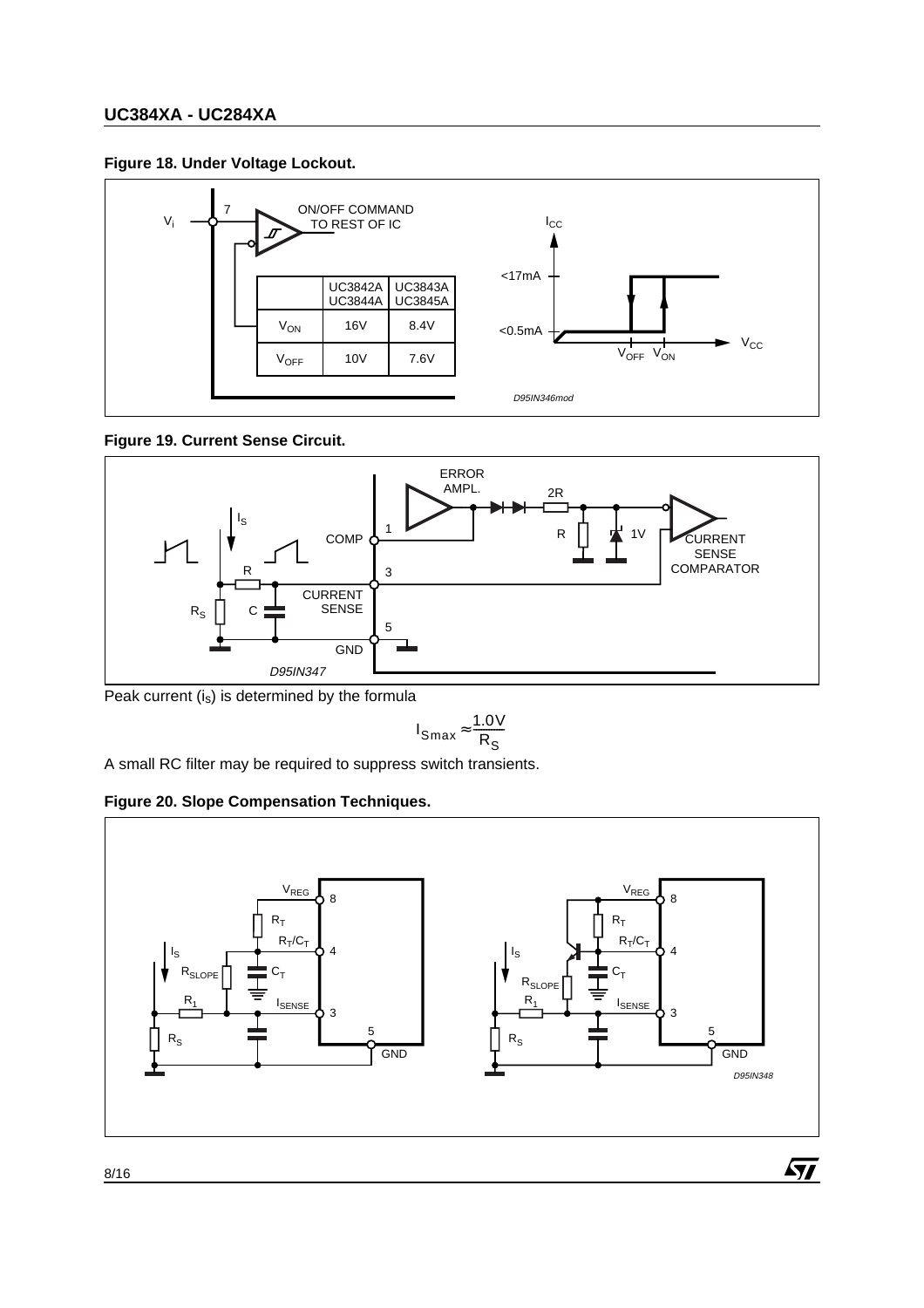

#### **Figure 21. Isolated MOSFET Drive and Current Transformer Sensing.**

**Figure 22. Latched Shutdown.**

57

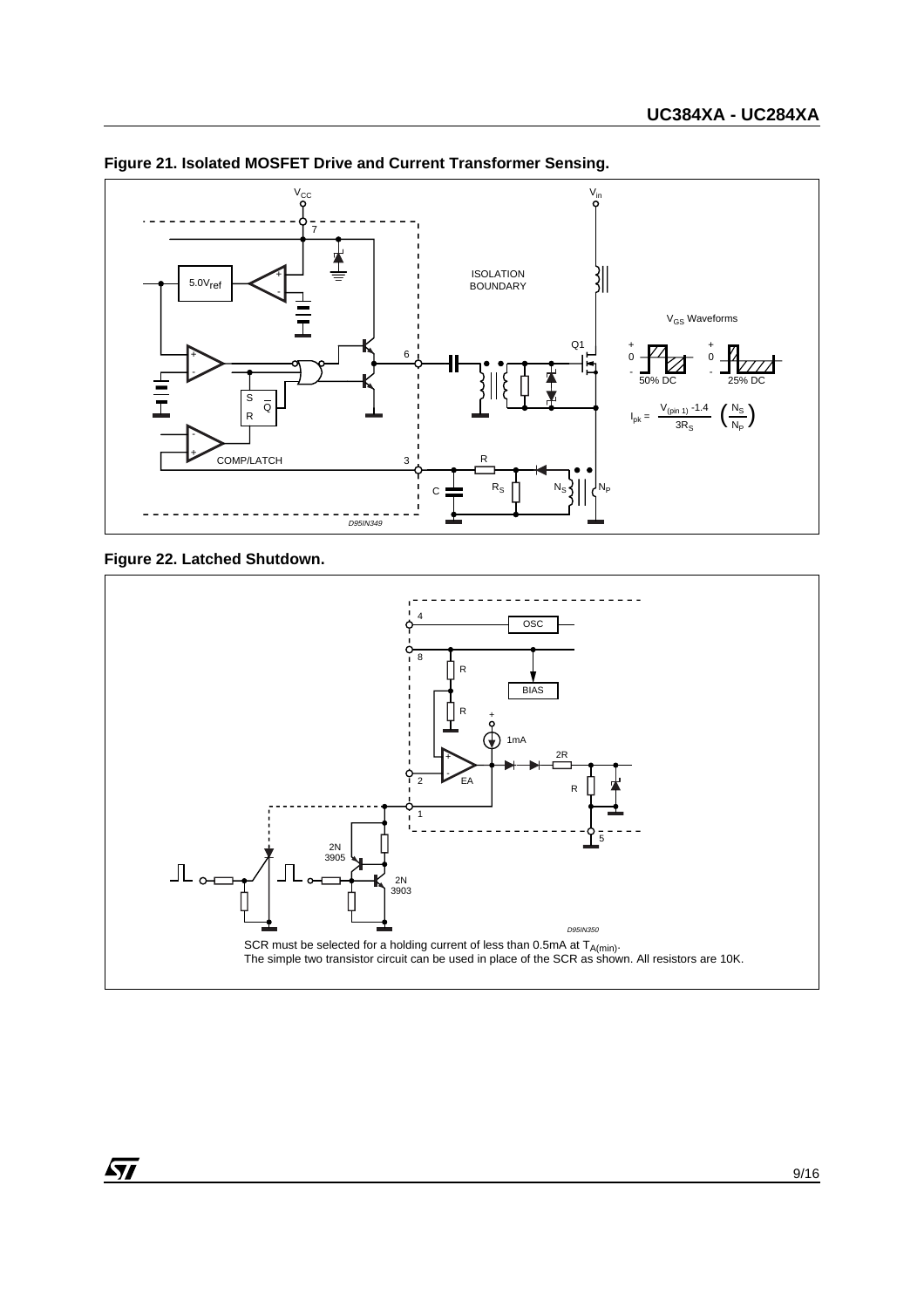#### **Figure 23. Error Amplifier Compensation**



**Figure 24. External Clock Synchronization.**



AY/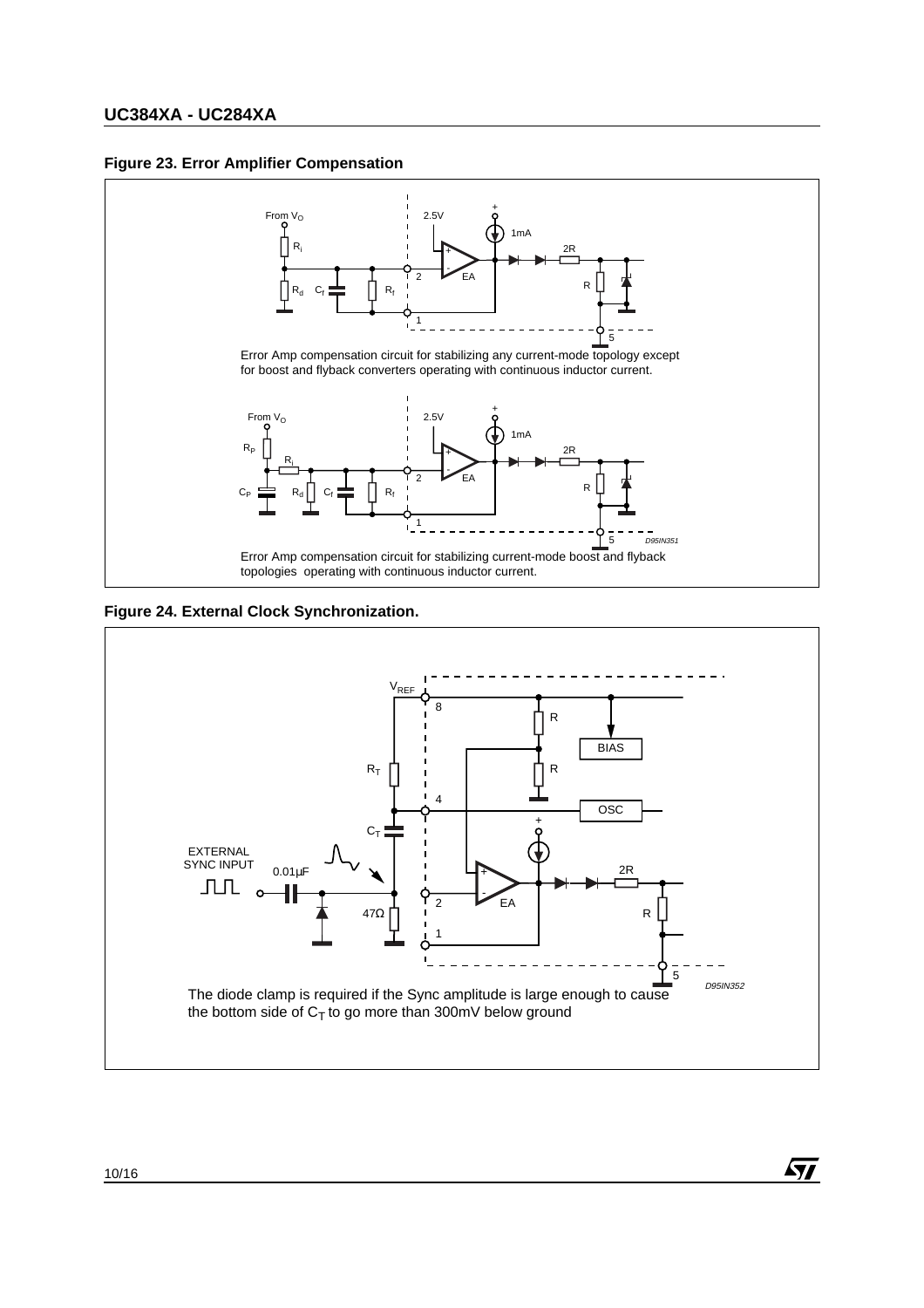

**Figure 25. External Duty Cycle Clamp and Multi Unit Synchronization.**

### **Figure 26. Soft-Start Circuit**

57

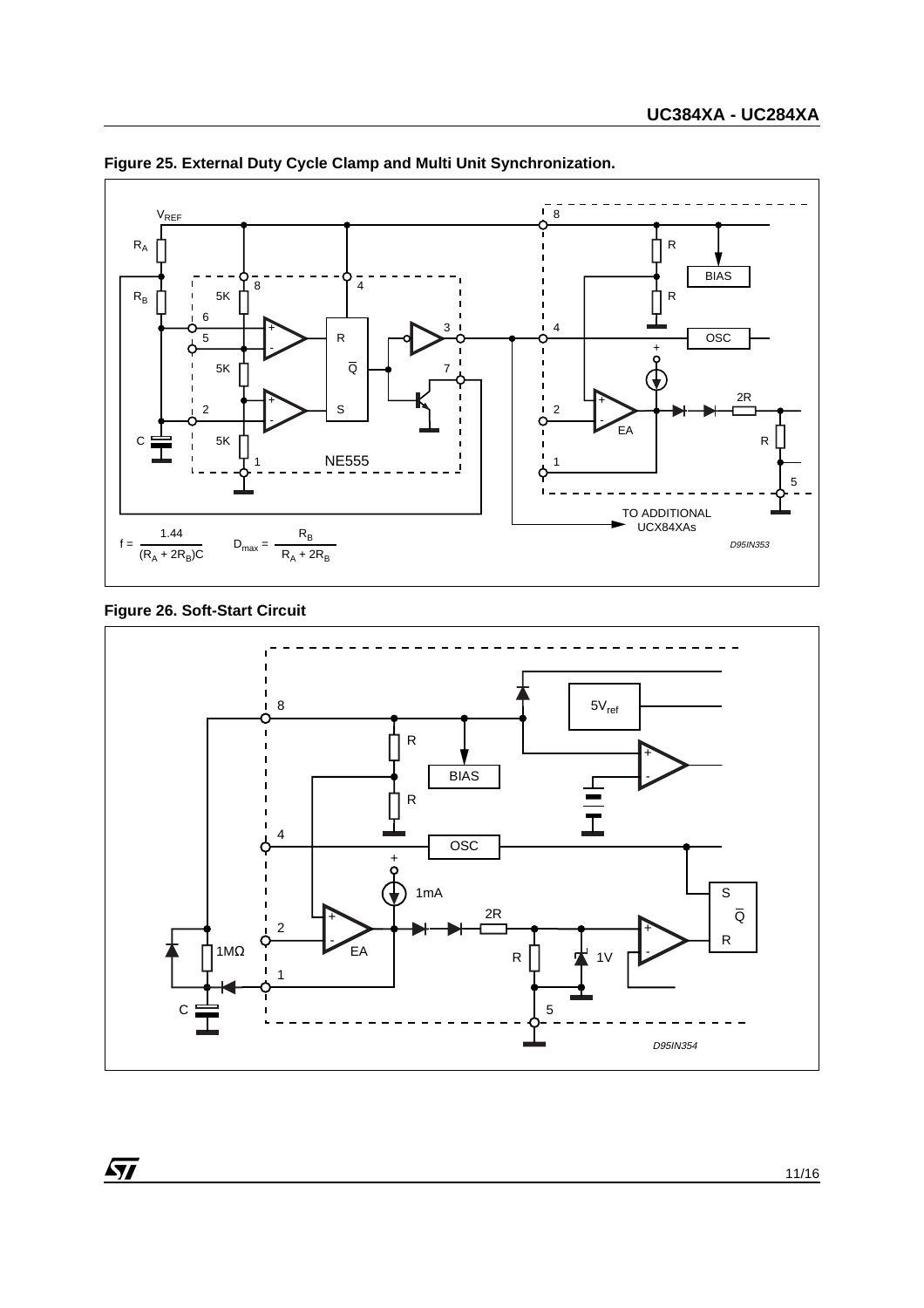

 $\sqrt{1}$ 

### **Figure 27. Soft-Start and Error Amplifier Output Duty Cycle Clamp.**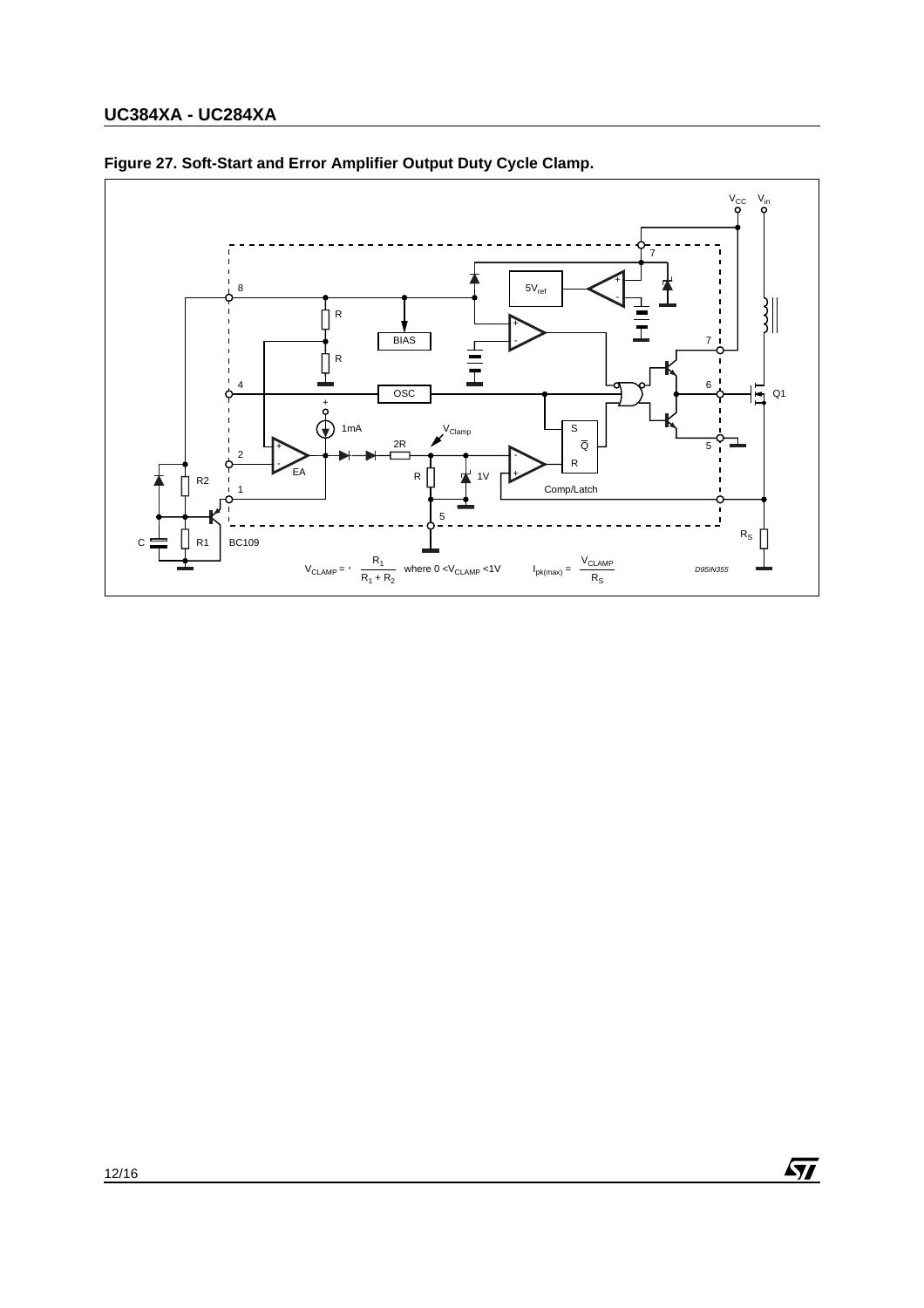| DIM.                                                                                                                                                                                       |                                        | mm   |      |       | inch  |       |
|--------------------------------------------------------------------------------------------------------------------------------------------------------------------------------------------|----------------------------------------|------|------|-------|-------|-------|
|                                                                                                                                                                                            | MIN.                                   | TYP. | MAX. | MIN.  | TYP.  | MAX.  |
| A                                                                                                                                                                                          | 1.35                                   |      | 1.75 | 0.053 |       | 0.069 |
| A <sub>1</sub>                                                                                                                                                                             | 0.10                                   |      | 0.25 | 0.004 |       | 0.010 |
| A2                                                                                                                                                                                         | 1.10                                   |      | 1.65 | 0.043 |       | 0.065 |
| B                                                                                                                                                                                          | 0.33                                   |      | 0.51 | 0.013 |       | 0.020 |
| C                                                                                                                                                                                          | 0.19                                   |      | 0.25 | 0.007 |       | 0.010 |
| $D^{(1)}$                                                                                                                                                                                  | 4.80                                   |      | 5.00 | 0.189 |       | 0.197 |
| E                                                                                                                                                                                          | 3.80                                   |      | 4.00 | 0.15  |       | 0.157 |
| е                                                                                                                                                                                          |                                        | 1.27 |      |       | 0.050 |       |
| н                                                                                                                                                                                          | 5.80                                   |      | 6.20 | 0.228 |       | 0.244 |
| h                                                                                                                                                                                          | 0.25                                   |      | 0.50 | 0.010 |       | 0.020 |
| L                                                                                                                                                                                          | 0.40                                   |      | 1.27 | 0.016 |       | 0.050 |
| k                                                                                                                                                                                          | $0^{\circ}$ (min.), $8^{\circ}$ (max.) |      |      |       |       |       |
| ddd                                                                                                                                                                                        | 0.004<br>0.10                          |      |      |       |       |       |
| Note:<br>(1) Dimensions D does not include mold flash, protru-<br>sions or gate burrs.<br>Mold flash, potrusions or gate burrs shall not exceed<br>0.15mm (.006inch) in total (both side). |                                        |      |      |       |       |       |

### **Figure 28. SO-8 Mechanical Data & Package Dimensions**



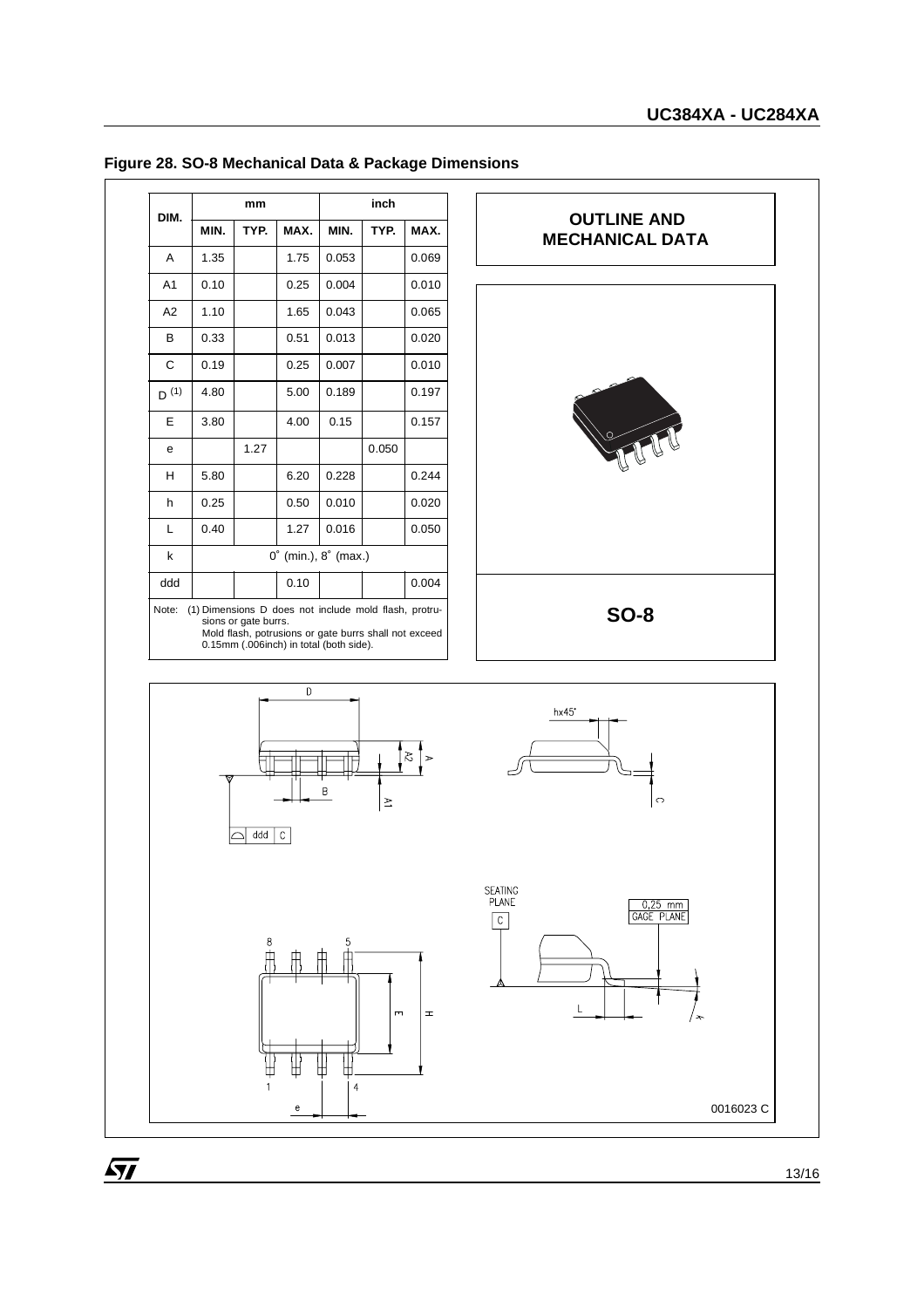## **Figure 29. DIP-8 Mechanical Data & Package Dimensions**

| DIM.           | mm    |      |       |       | inch  |       |
|----------------|-------|------|-------|-------|-------|-------|
|                | MIN.  | TYP. | MAX.  | MIN.  | TYP.  | MAX.  |
| A              |       | 3.32 |       |       | 0.131 |       |
| a1             | 0.51  |      |       | 0.020 |       |       |
| B              | 1.15  |      | 1.65  | 0.045 |       | 0.065 |
| b              | 0.356 |      | 0.55  | 0.014 |       | 0.022 |
| b <sub>1</sub> | 0.204 |      | 0.304 | 0.008 |       | 0.012 |
| D              |       |      | 10.92 |       |       | 0.430 |
| E              | 7.95  |      | 9.75  | 0.313 |       | 0.384 |
| e              |       | 2.54 |       |       | 0.100 |       |
| e3             |       | 7.62 |       |       | 0.300 |       |
| e4             |       | 7.62 |       |       | 0.300 |       |
| F              |       |      | 6.6   |       |       | 0.260 |
| I              |       |      | 5.08  |       |       | 0.200 |
| L              | 3.18  |      | 3.81  | 0.125 |       | 0.150 |
| Ζ              |       |      | 1.52  |       |       | 0.060 |





14/16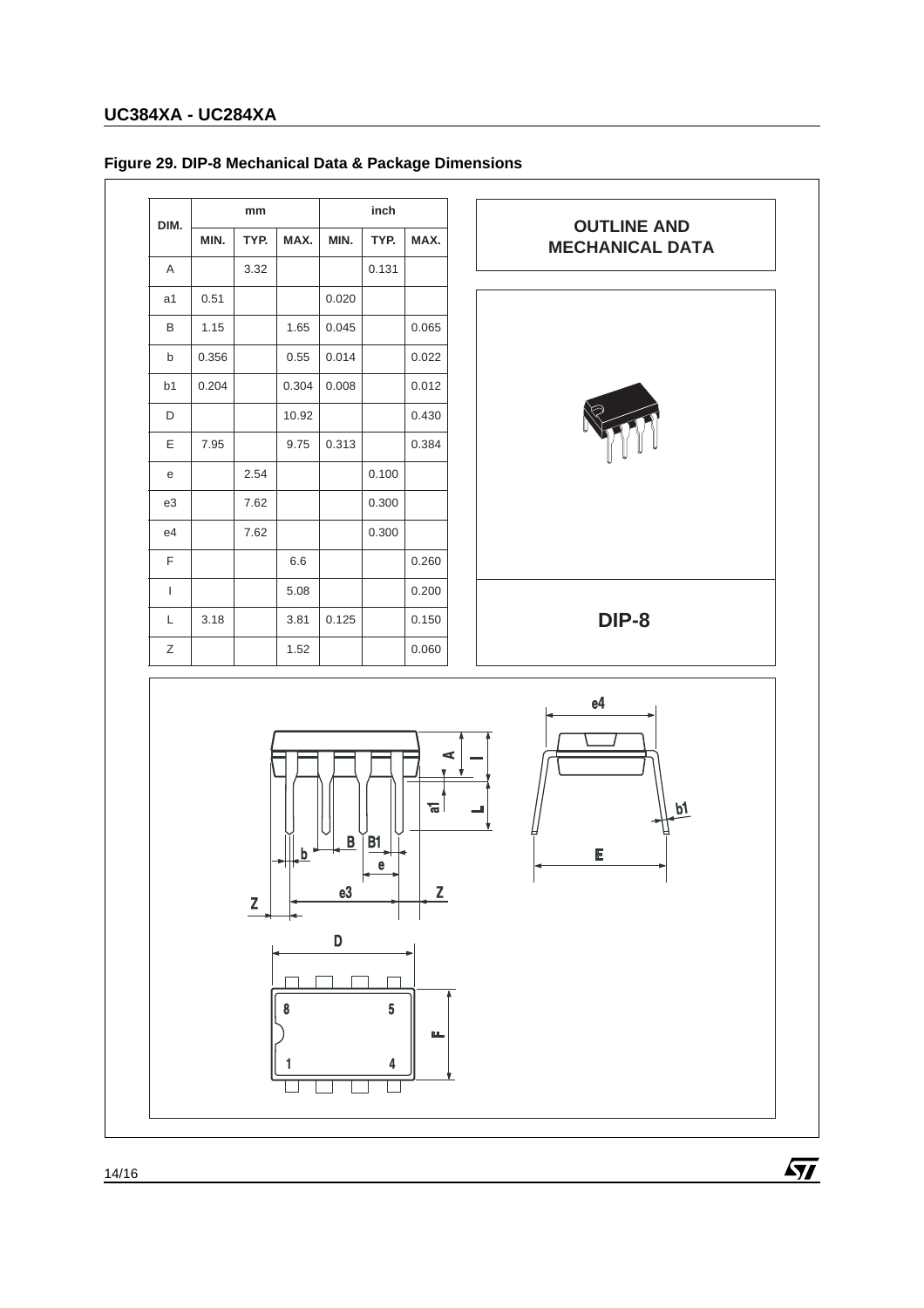### **Table 6. Revision History**

| Date       | <b>Revision</b> | <b>Description of Changes</b> |
|------------|-----------------|-------------------------------|
| March 1999 |                 | First Issue in EDOCS          |
| May 2004   |                 | NOT FOR NEW DESIGN            |